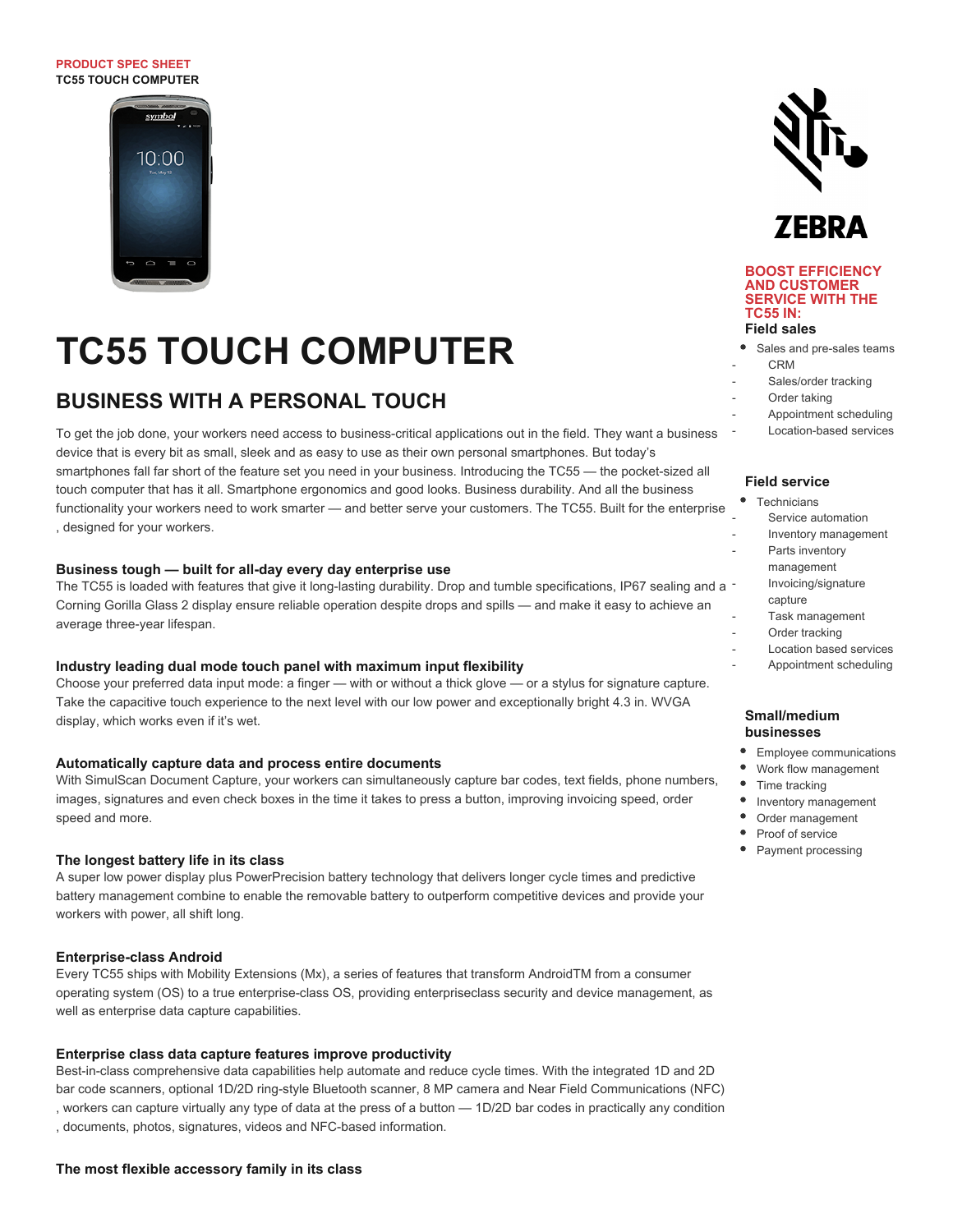**The most flexible accessory family in its class** All accessories are designed with the business user in mind. A boot increases durability — and all charging solutions work with and without the boot. The rugged charging cable that comes with every TC55 provides high impact charging contacts that offer superior durability over typical microUSB connectors.

## **Mobility DNA**

Every strand of your mobility platform is simpler with Zebra's Mobility DNA. That's because right from the start, you have the industry's most comprehensive suite of mobility must-haves to accelerate your solution. More off-the shelf end-user apps, more robust administration utilities and easier app development. Purpose built for enterprise, Mobility DNA makes ease, confidence and value intrinsic to your investment and our full line of Android mobile computers.

## **Business class service comes with every TC55**

Two years of Service from the Start comes with every device, providing coverage for normal wear and tear and a guaranteed 3-day turnaround on repairs.

## **Standard or Professional Configuration to meet your needs**

The Standard Configuration comes with Google Mobile Services (GMS), a suite of integrated Google applications that are standard on most smart phones — ideal for workers that depend on apps such as Gmail or Google Maps. Our Professional Configuration ships without GMS, promoting greater privacy and security of personal information by preventing location tracking and data collection — providing a business solution with strict security policies. Both configurations are built on Android Open Source (AOSP).

# **The best audio support in its class**

Dual front-facing speakers deliver four times the loudness of popular smartphones, while two microphones and noise cancelling technology ensure crystal clear audio on both ends of a call.

# **THE TC55 — THE PERSONAL TOUCH COMPUTER BUILT FOR BUSINESS**

For more information, view **www.zebra.com/tchss** For more information, visit [www.barcodes.com.au](http://www.barcodes.com.au/motorola-tc55-mobile-computer/)

# or call us on 1300 800 999

# **SPECIFICATIONS CHART**

|                                              | <b>PHYSICAL CHARACTERISTICS</b>                                                                                                           | <b>DATA CAPTURE*</b>                                        |                                                                                                                                 |
|----------------------------------------------|-------------------------------------------------------------------------------------------------------------------------------------------|-------------------------------------------------------------|---------------------------------------------------------------------------------------------------------------------------------|
| <b>Dimensions</b> (with<br>standard battery) | 5.4 in, L x 2.7 in, W x 0.63 in, D<br>137 mm L x 69 mm W x 15.9 mm<br>D                                                                   | Camera                                                      | Autofocus 8 MP with<br>user-controllable flash; supports<br>integrated 1-D/2-D bar code<br>capture                              |
| Weight                                       | With standard battery: 7.8 oz./220<br>g                                                                                                   | Scanning                                                    | ISimulScan simultaneiously                                                                                                      |
| Display                                      | Blanview <sup>®</sup> LCD display, 4.3 in.<br>WVGA, exceptional low power<br>consumption, exceptionally bright<br>image with 700 NITs, 3% |                                                             | <b>J</b> captures and processes<br>multimedia formatted information in<br>a single step with either the 2D<br>imager or camera. |
|                                              | transflective, Corning Gorilla Glass<br>2                                                                                                 | <b>Scan Engines</b>                                         | Integrated 1D linear imager;<br>integrated 2D imager**                                                                          |
| <b>Camera/Imager Exit</b><br>Windows         | Corning Gorilla Glass 2                                                                                                                   | <b>NFC</b>                                                  | Peer-to-peer, card reader, card<br>emulation                                                                                    |
| Touchpanel                                   | Dual mode capacitive touch with<br>stylus or fingertip (bare or gloved)<br>input                                                          |                                                             |                                                                                                                                 |
|                                              |                                                                                                                                           | <b>WIRELESS WAN DATA AND VOICE</b><br><b>COMMUNICATIONS</b> |                                                                                                                                 |
| <b>Backlight</b>                             | <b>LED</b> backlight                                                                                                                      | <b>Radio Frequency</b><br><b>Band Band</b>                  | Worldwide: HSPA+: 900/2100/850                                                                                                  |
| Power                                        | Improved battery technology<br>for longer cycle times and                                                                                 |                                                             | /1900 MHz EDGE/GPRS/GSM:<br>850/900/1800/1900 MHz<br>Americas: LTE: 1900/1700/850/                                              |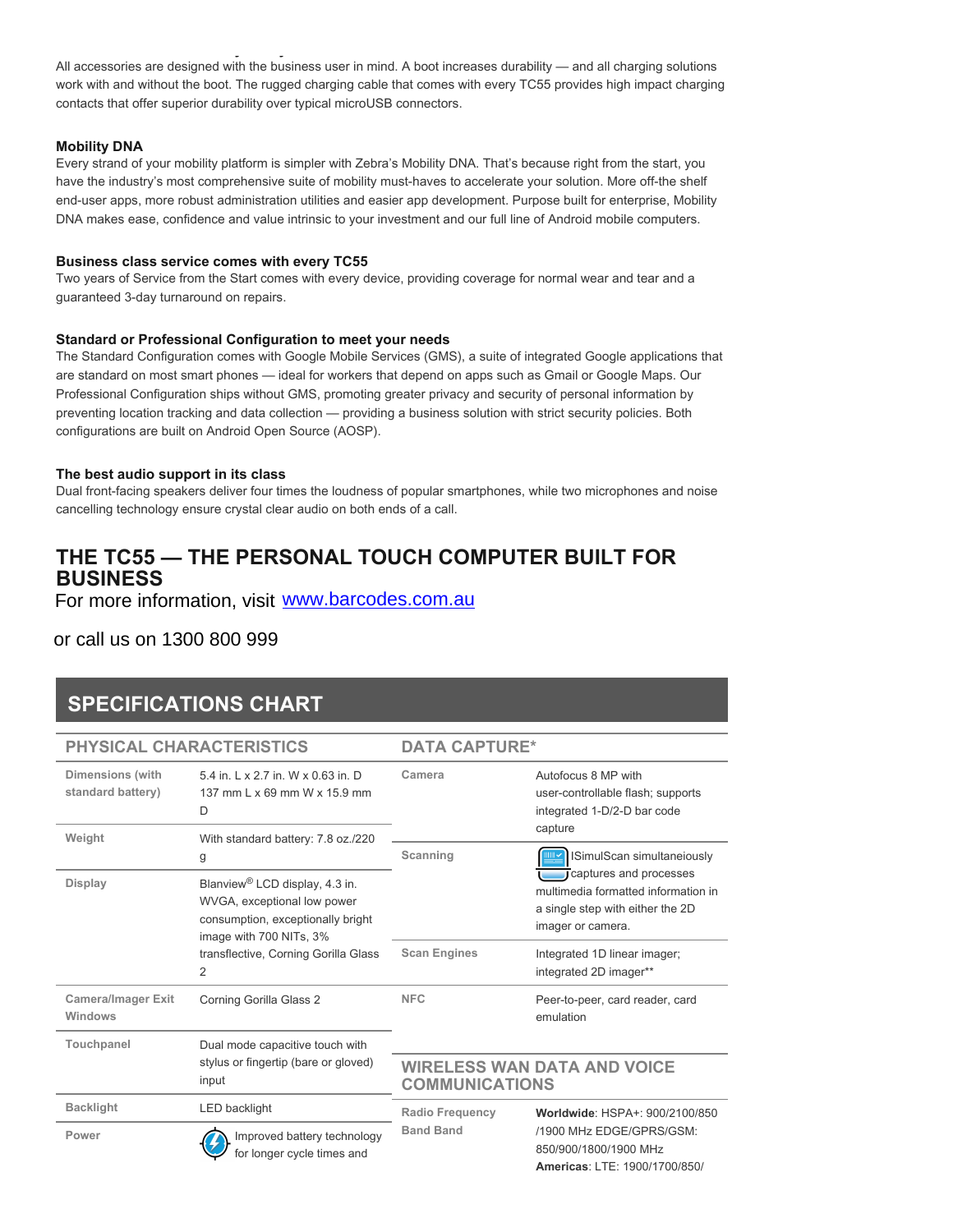|                                                                                    | real-time visibility into battery<br>management PowerPrecision<br>Li-Ion batteries Two options:<br>Extented 1.5x 4410 mAh or<br>Standard Capacity 2940 mAh<br>battery |                                                                                                                                                                             | 700 MHz (FDD2,4,5,17) HSPA+:<br>850/1900/1700/2100/900 MHz<br>EDGE/GPRS/GSM: 850/900/1800/<br>1900 MHz North America: LTE:<br>700MHz (FDD13) EvDO: 850/1900<br>CDMA: 850/1900 (Verizon and<br>Android 4.1.2 *** only) |  |
|------------------------------------------------------------------------------------|-----------------------------------------------------------------------------------------------------------------------------------------------------------------------|-----------------------------------------------------------------------------------------------------------------------------------------------------------------------------|-----------------------------------------------------------------------------------------------------------------------------------------------------------------------------------------------------------------------|--|
| <b>Expansion Slot</b>                                                              | User accessible 32 GB microSD<br>slot with SDHC support                                                                                                               | <b>GPS</b>                                                                                                                                                                  | Integrated, Autonomous,                                                                                                                                                                                               |  |
| <b>Network</b><br>Connections                                                      | USB 2.0 High Speed (host and<br>client), WLAN, WWAN and<br>Bluetooth                                                                                                  |                                                                                                                                                                             | Assisted-GPS (A-GPS), GLONASS<br><b>WIRELESS LAN DATA AND VOICE</b>                                                                                                                                                   |  |
| <b>Notification</b>                                                                | Vibrate and audible tone                                                                                                                                              | <b>COMMUNICATIONS</b>                                                                                                                                                       |                                                                                                                                                                                                                       |  |
| Keypad                                                                             | On-screen keypad                                                                                                                                                      | Radio                                                                                                                                                                       | Tri-mode IEEE® 802.11a/b/g/n                                                                                                                                                                                          |  |
| <b>Voice and Audio</b>                                                             | 2 front-facing speakers; dual<br>noise-cancelling microphones;<br>high-quality speaker phone; 3.5mm<br>headset jack; Bluetooth wireless<br>headset support            | Data Rates<br>Supported                                                                                                                                                     | 802.11a - up to 150 Mbps;<br>802.11b/g - up to 72.2 Mbps;<br>802.11n @ 2.4 GHz up to 72 Mbps<br>; 802.11n @ 5 GHz up to 150<br><b>Mbps</b>                                                                            |  |
|                                                                                    |                                                                                                                                                                       | Security                                                                                                                                                                    | WEP (40 or 104 bit) ; WPA/WPA2                                                                                                                                                                                        |  |
|                                                                                    | PERFORMANCE CHARACTERISTICS                                                                                                                                           |                                                                                                                                                                             | Personal; WPA/WPA2 Enterprise<br>- EAP-TTLS (PAP, MSCHAP,                                                                                                                                                             |  |
| <b>CPU</b>                                                                         | 1.5 GHz dual core processor                                                                                                                                           |                                                                                                                                                                             | MSCHAPv2), EAP-TLS, PEAPv0-<br>MSCHAPv2, PEAPv1-EAP-GTC,                                                                                                                                                              |  |
| <b>Operating System</b>                                                            | Android 4.1.2; Android<br>4.4mobil.3* with Mobility<br>Extensions (Mx), a layer of                                                                                    |                                                                                                                                                                             | TKIP, AES                                                                                                                                                                                                             |  |
|                                                                                    | features that turns Android into a<br>true enterprise-class OS                                                                                                        | <b>COMMUNICATIONS</b>                                                                                                                                                       | <b>WIRELESS PAN DATA AND VOICE</b>                                                                                                                                                                                    |  |
| Memory                                                                             | 1 GB RAM / 8 GB Flash MLC                                                                                                                                             | <b>Bluetooth</b>                                                                                                                                                            | Bluetooth 4.0                                                                                                                                                                                                         |  |
| <b>USER ENVIRONMENT</b>                                                            |                                                                                                                                                                       | <b>ADDITIONAL MOBILITY DNA</b><br><b>SOLUTIONS</b>                                                                                                                          |                                                                                                                                                                                                                       |  |
| <b>Operating Temp.</b>                                                             | 14°F to 122°F/-10°C to 50°C                                                                                                                                           |                                                                                                                                                                             |                                                                                                                                                                                                                       |  |
| Storage Temp.                                                                      | -40°F to 158°F/-40°C to 70°C                                                                                                                                          | <b>StageNow</b>                                                                                                                                                             | Easily stage a handful or<br>hundreds of Android devices                                                                                                                                                              |  |
| Humidity                                                                           | 5% to 85% non-condensing                                                                                                                                              |                                                                                                                                                                             | by simply scanning a bar code or                                                                                                                                                                                      |  |
| <b>Drop Specification</b>                                                          | 4 ft./1.2 m drop to plywood per<br>MIL-STD 810G; With protective<br>boot: 5 ft./1.5m to concrete at room<br>temperature                                               | <b>Enterprise Browser</b>                                                                                                                                                   | tapping an NFC tag.<br>Next-generation industrial<br>browser to migrate legacy<br>web-based apps or easily create                                                                                                     |  |
| Tumble<br>Specification                                                            | 300 1.6 ft/0.5 m tumbles; With<br>protective boot: 1000 1.5ft./0.5 m<br>tumbles; meets and exceeds IEC                                                                |                                                                                                                                                                             | new apps with today's<br>highly-graphical and intuitive user<br>interfaces.                                                                                                                                           |  |
| <b>Sealing</b>                                                                     | tumble specification<br>IP67 per applicable IEC sealing<br>specifications                                                                                             | <b>EDMK</b>                                                                                                                                                                 | P → EnCreated to complement<br>Google's Software<br>-93<br>Development Kit for Android,                                                                                                                               |  |
| Vibration                                                                          | MIL-STD 810G, 2Gs peak, 5Hz to<br>2kHz, 1 hour per axis; .04g <sup>2/Hz</sup> ,<br>20Hz to 2kHz, 1 hour per axis                                                      | Zebra's EMDK provides a<br>comprehensive toolkit to make it<br>easy to integrate all the functions<br>in our enterprise-class Android<br>devices, from bar code scanning to |                                                                                                                                                                                                                       |  |
| <b>Thermal Shock</b><br>-40°F to $158^{\circ}$ F/-40°C to 70°C rapid<br>transition |                                                                                                                                                                       | <b>AppGallery</b>                                                                                                                                                           | payment processing.<br>Lum Zebra's Android enterprise                                                                                                                                                                 |  |
| <b>ZEBRA INTERACTIVE SENSOR</b><br><b>TECHNOLOGY (IST)</b>                         |                                                                                                                                                                       |                                                                                                                                                                             | app store makes it easy to<br>find, deploy and manage<br>ready-touse business apps on any                                                                                                                             |  |
| <b>Ambient Light</b>                                                               | Automatically adjusts display                                                                                                                                         |                                                                                                                                                                             | Zebra Android device.                                                                                                                                                                                                 |  |